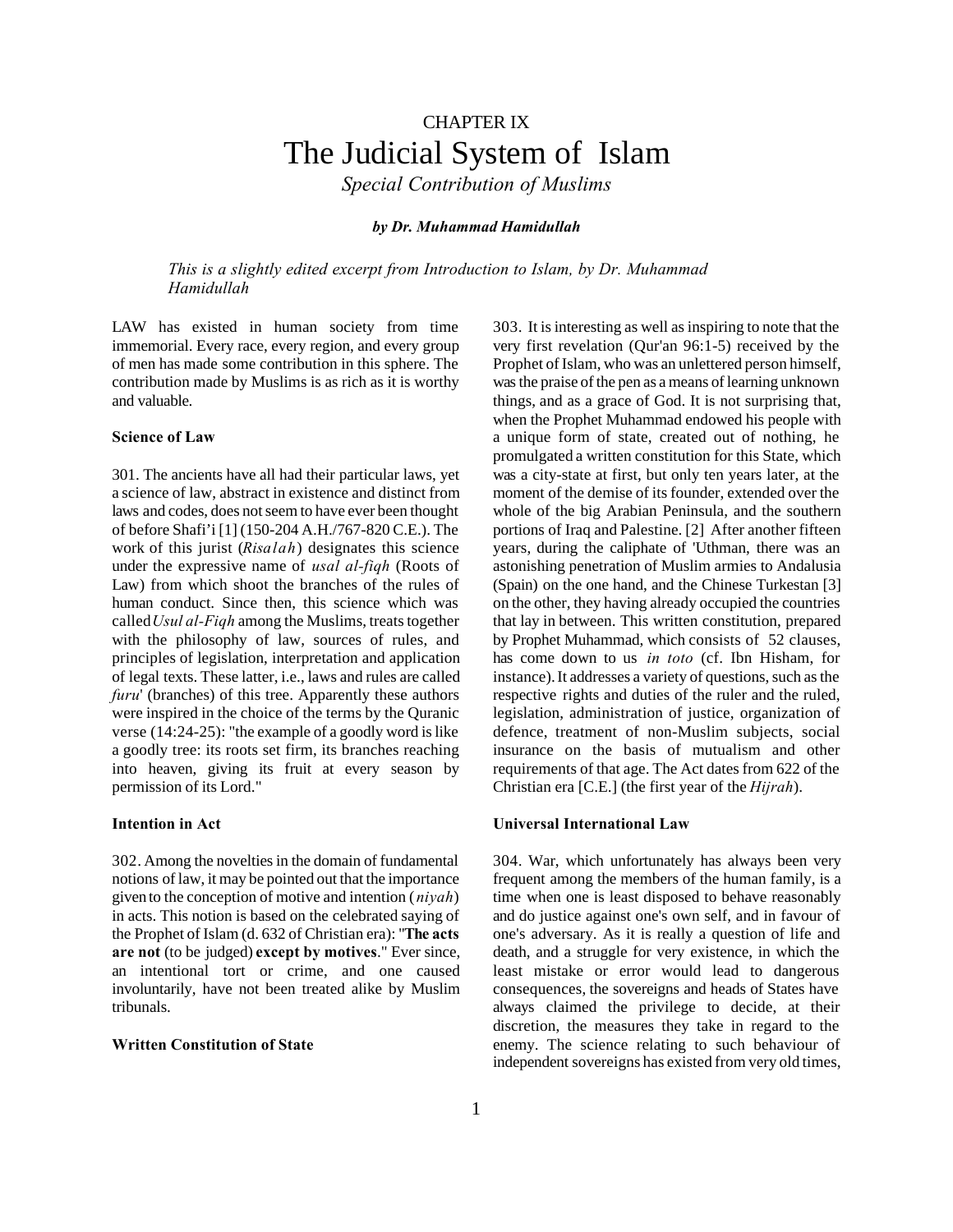but it nevertheless formed a part of politics and mere discretion and was, at the most, guided by experience. The Muslims seem to have been the first to separate this science of public international law from the changing whims and fancies of the rulers of the State, and to place it on a purely legal basis. Moreover, it is they who have left to posterity the oldest extant works on international law, developed as an independent science. Among authors of such treatises, we find names of such eminent personalities as Abu Hanifah, Malik, al-Auza'i, Abu Yousuf, Muhammad ash-Shaibani, Zufar, al-Waqidi, etc. They all called the subject *siyar* (conduct, i.e., of the sovereign). Further, in the ordinary codes of law (the oldest extant work hails from Zaid ibn 'Ali who died in 120 or 122 A.H., and also by every subsequent author) one speaks of this subject as forming part of the law of the land. In fact one speaks of it immediately after the question of highway robbery, as if war could be justified for the same reason as police action against highwaymen. The result is that belligerents have both rights and obligations, cognizable by Muslim courts.

## **General Characteristics of the Muslim Law Code**

305. The first thing which strikes the imagination of the reader of a manual on Islamic law is that this law seeks to regulate the entire field of human life, in its material aspect as well as the spiritual one. Such manuals begin usually with the rites and practices of cult, and discuss under this rubric also the constitutional question of sovereignty, since the *imam,* i.e., the head of the State is *ex officio* leader of the service of worship in the mosque (cf. Kitab al-Umm of Shafi'i, ch. salat). One should not therefore be astonished that this part of law books deal also with the subject of the payment of taxes. Since the Qur'an has often spoken of worship and the *zakat*-tax in the same breath, worship being bodily service and the tax the service of God by means of money. Thereafter the law manual discusses contractual relations of all sorts; then the crimes and penalties, which include laws of war and peace with foreign countries, i.e., international law and diplomacy also; and finally the rules governing heritage and wills. Man is composed of both body and soul, and if the government, with its enormous resources at its disposal, attends exclusively to material affairs, the soul would be famished, being left to its own private resources (very meagre in comparison with those available in temporal affairs.) The unequal developments of body and soul will lead to a lack of equilibrium in man, the consequences of which will in the long run be disastrous to civilization. This treatment of the whole, of both body and soul, does not imply that the uninitiated

should venture in the domain of religion, just like a poet should not be allowed to perform surgical operations for instance. Every branch of human activity must have its own specialists and experts.

306. Another feature of the Islamic law seems to be the emphasis laid on the correlativity of right and obligation. Not only the mutual relations of men among themselves, but even those of men with their Creator are based on the same principle; and cult is nothing but the performance of the duty of man corresponding to the rights to the usufruct [4] of worldly things that Providence has accorded him. To speak only of the "rights of man," without simultaneously bringing into relief his duties would be transforming him into a rapacious beast, a wolf or a devil.

## **Philosophy of Law**

307. The classical jurists, among Muslims, place laws on the duality of good and evil. One should do what is good and abstain from what is evil. Good and evil are sometimes absolute and self-evident, yet at other times merely relative and partial. This leads us to the five-fold division of all judicial rules, both orders and injunctions. Thus, all that is absolutely good would be an absolute duty, and one must do that. Everything which has a preponderant good would be recommended and considered meritorious. Things where both these aspects, of good and evil, are equal, or which have neither of them, would be left to the discretion of the individual to do or abstain from, at will, and even to change the practice from time to time. This category would be a matter of indifference to law. Things absolutely evil would be objects of complete prohibition, and, finally, things which have a preponderance of evil would be reprehensible and discouraged. This basic division of acts or rules into five categories may have other subdivisions with minute nuances like the directions on a compass in addition to the four cardinal points of north, south, east and west.

308. It remains to define and distinguish between things good and the evil. The Qur'an, which is the Word of God and a revered Book by Muslims, speaks of these on many occasions, and says that one must do the *ma'ruf* and abstain from the *munkar*. Now, *ma'ruf* means a good which is recognized as such by everybody and which is considered by reason to be good, and therefore is commanded. Munkr means a thing which is denounced by everyone as having no good whatsoever and is an evil which is recognized as such by everybody, and that which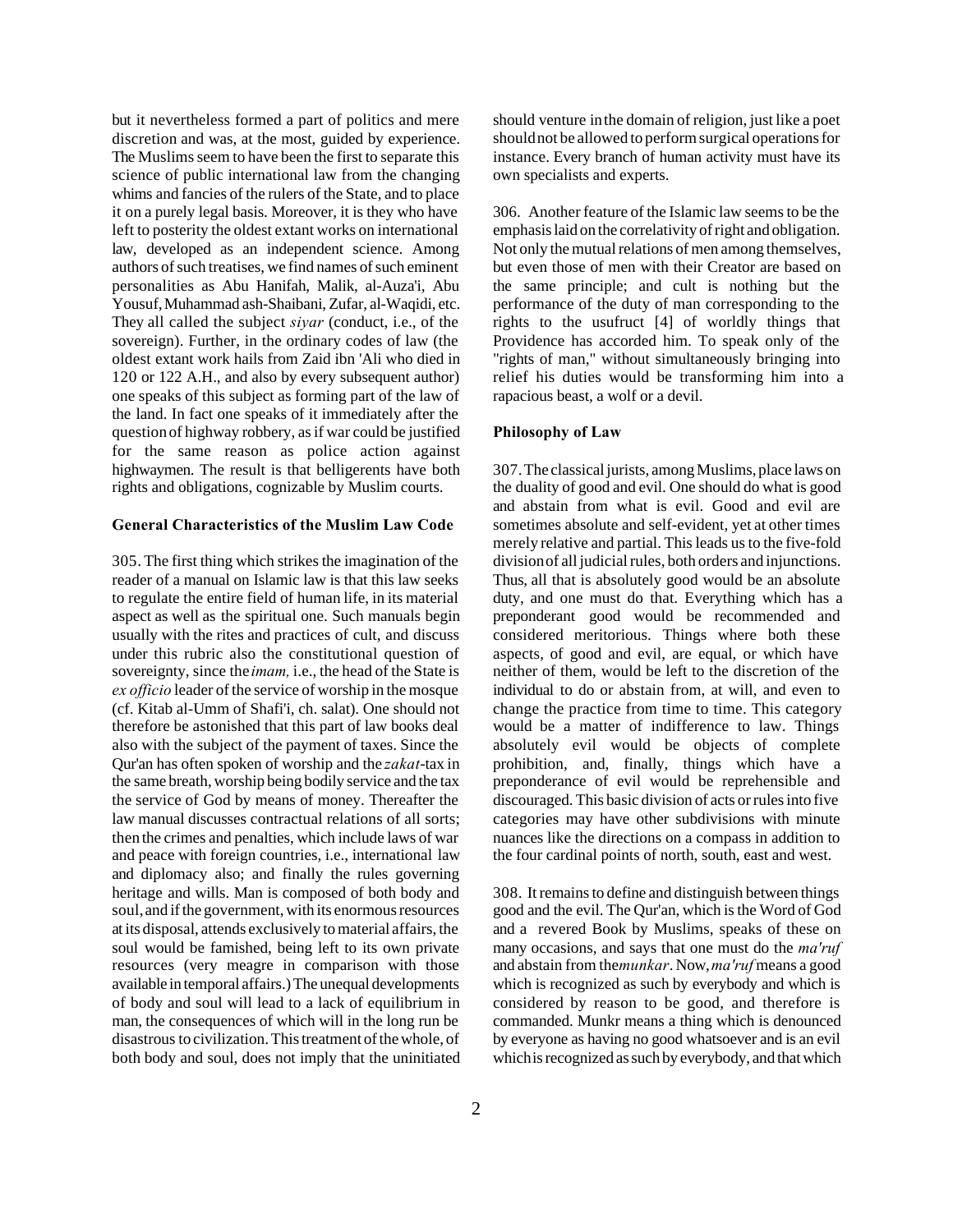is considered by reason to be evil would be forbidden. A very great part of Islamic morality belongs to this domain, and the cases are very rare where the Qur'an forbids a thing in which there is a divergence of human opinion, such as the prohibition of alcoholic drinks, or games of chance. But to tell the truth, the *raison-d'etre* of law even in such cases is not concealed from thoughtful, mature minds. In practice, this is a question of confidence in the wisdom and intelligence of the Legislator, whose directions in all the other cases have occasioned nothing but universal approbation.

# **The Sanctions**

309. One meets among the members of the human race a most varied temperament, and these could be divided into three big categories: (1) those who are good and resist all temptations of evil, with- out in the least being compelled by anybody thereto, (2) those who are bad, and seek, in every way to escape even from the most strict supervision, and finally (3) those who behave in a suitable manner as long as they fear reprisal, but who would also permit themselves injustice when there are temptations with a chance of escaping detection. Unfortunately the number of individuals of the first category is very restricted; they need neither guides, nor sanctions in the interest of society. The disposition of the spirit to do harm to others may be a sickness, a remnant of the criminal animality, a result of bad education, or due to other causes. An attempt will be made to control and counteract the possible harm done by men of the second category, whose number, fortunately, is also not very great. There remains the third or the intermediate category which is the very vast majority of men. They require sanctions, but of what kind?

310. It goes without saying that if a chieftain himself has a bad conscience, having committed a prohibited thing, he would have little courage to reproach others about that thing. Therefore Islam has struck at the root and the source of this kind of evil, and declared that nobody is exempt from obligations, not even the sovereign, and not even the Prophet. The teaching as well as the practice of the Prophet Muhammad, followed by his successors, requires that the head of the State should be capable of being cited before the tribunals of the country, without the least restriction. The Islamic tradition has been that judges never hesitated in practice to decide even against their sovereigns in cases of default.

311. It is needless to mention in detail the material sanctions which exist in Islam just like in all other civilizations. Thus there are services which are charged with the maintenance of law and order, watch and ward, peace and tranquillity in the mutual relations of the inhabitants of the country. And if anybody is victim of violence he can complain before the tribunals, and the police would drag the accused to appear before the judges, whose decision is finally executed.

312. But the conception of society, as envisaged by the Prophet of Islam, has added another sanction, perhaps more efficacious than the material one, and that is the spiritual sanction. Maintaining all the administrative paraphernalia of justice, Islam has inculcated in the minds of its adherents the notion of resurrection after death, of Divine Judgement and salvation or condemnation in the Hereafter. It is thus that the believer accomplishes his obligations even when he has the opportunity of violating them with impunity, and he abstains from doing harm to others in spite of all the temptations and the enjoyment of security against the risk of retaliation.

313. This triple sanction – of rulers being equally subject to the general law, material sanctions and spiritual sanctions, each element of which strengthens the efficacy of the other – tries to secure in Islam the maximum observance of laws and the realization of the rights and obligations of all. It is more efficacious than a system in which only one of these sanctions are acquired.

#### **The Legislation**

314. In order to better understand the implication of the affirmation that God is the supreme Legislator, we have to think about different aspects of the question.

315. Islam believes in One God, Who is not only the Creator of all, but also the Sustainer, the *sine qua non* of the very existence of the universe. He is not "placed on the retired list" after having created what He has created. Furthermore, Islam believes that God is transcendent and beyond all physical perception of man, and that He is *omnipresent* [present everywhere], *omnipotent* [All-powerful] *just* and *merciful*. Moreover, in His great mercy, He has given man not only reason but also guides, chosen from among men themselves, instructed in the directions which are most wise and most useful to human society. God being transcendent [beyond reach or grasp of human experience], He sends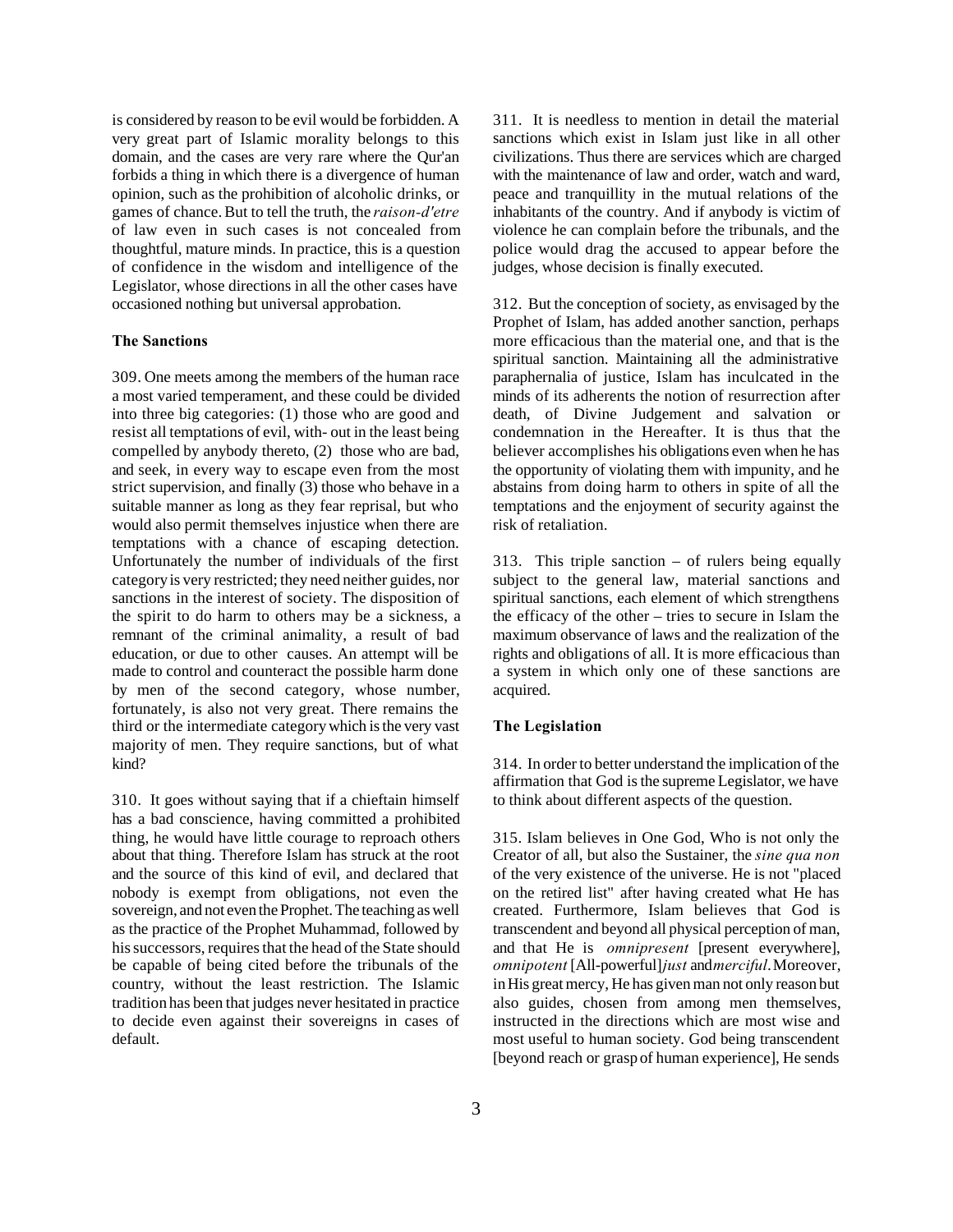His messages to His chosen men by means of intermediate celestial message-bearers.

316. God is perfect and eternal. Among men, on the contrary, there is constant evolution. God does not change His opinions, but He exacts from men only that which accords with their individual capacities. That is why there are divergences, at least in certain details, among various legislation, each of which claims to be based on Divine revelations. In legislative matters, the latest law abrogates and replaces all the former ones; the same is true of Divine revelations.

317. Among Muslims, the Qur'an, which is a book in the Arabic language, is the Word of God, a Divine revelation received by the Prophet Muhammad and destined for his adherents. Moreover, in his quality of being the messenger of God, Muhammad, of the holy memory, has explained the sacred text, and given further directions; and these are recorded in the *Hadith*, or the collection of the reports on the sayings and actions of the Prophet Muhammad.

318. It goes without saying that the laws promulgated by an authority can only be abrogated by itself or by a superior authority, but not by an inferior one. So a Divine revelation can be abrogated only by another posterior Divine revelation. Similarly the directions of the Prophet can only be modified by himself or by God, but not by any of his disciples or an other person. In practice, in Islam this theoretical aspect of rigidity becomes quite elastic in order to permit men to adapt themselves to exigencies and circumstances:

(i) The laws, even those of Divine origin or emanating from the Prophet, are not all of the same range. We have just seen that only some of these are obligatory, whereas others are only recommended, while in the rest of the cases, the law allows great latitude to individuals. A study of the sources shows that the rules of the first category, i.e., the obligatory ones, are very few in number. Those rules which are recommended are more numerous and cases where the text is silent are innumerable.

(ii) An inferior authority will not change the law, yet it may interpret it. The power of interpretation is not the monopoly of any person in Islam because every man who makes a special study of the subject has the right to do that. A sick man would never consult a poet, or even a laureate who has gained a Nobel prize . . . to con- struct a house, one does not consult a surgeon, but instead

consults an engineer. In the same way, for legal questions, one must study law and perfect one's knowledge of the subject for the opinion of persons outside the profession will only be speculative. The interpretations of the specialists show the possibility of adapting even the Divine law to circumstances. Since Muhammad (being the last of the prophets) has left this world (as all mortals must), there is no more possibility of receiving a new revelation from God to decide problems in the case of divergence of interpretations. Inevitably there must be a divergence of opinion on matters, since all men do not think in the same manner. It may be pointed out that judges, jurisconsults or other experts of law are all human beings, and if they differ among themselves, the public will follow the one who appears to be more authoritative. In a judicial litigation, the judge is obeyed, whereas in other cases, the schools of law obtain priority in the eyes of the adherents of their respective schools.

(iii) Prophet Muhammad has enunciated the rule. "**My people shall never be unanimous in an error**," (reported by Ibn Hanbal, Tirmidhi, lbn Majah and others). Such a negative consensus has great possibilities of developing Islamic law and adopting it to changing circumstances. The spirit of investigation is never strangled. On the contrary, this Hadith seems to lay down that every opinion which is not rejected unanimously will not involve excommunication.

(iv) A celebrated incident of the life of the Prophet Muhammad reported by a large number of sources, deserves mention:

Mu'adh ibn Jabal, a judge-designate of Yeman, paid a visit to the Prophet to take his leave before departure to take up office. The following conversation took place: "**On what basis shalt thou decide litigation?** – According to the provisions in the Book of God (the Qur'an)! – **And if thou dost not find any provision therein**? – Then according to the conduct of the Messenger of God (i.e., Muhammad)! – **And if thou dost not find a provision even therein?** – Well, then, I shall make an effort with my own opinion!" The Prophet was so delighted at this reply, that far from reproaching him, he exclaimed, "**Praise be to God Who hath guided the envoy of His envoy to what pleaseth the envoy of God!**"

This individual effort of opinion and common sense on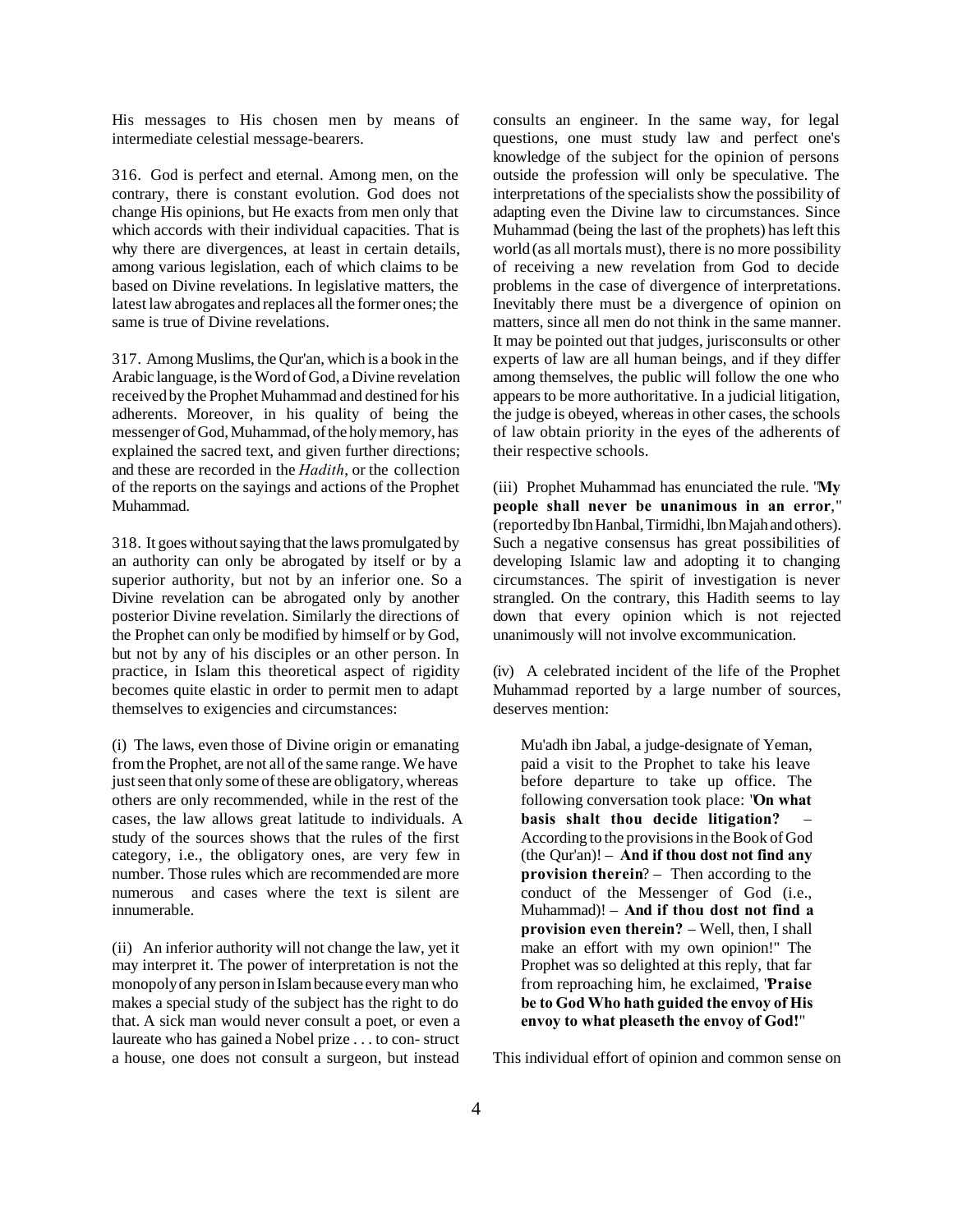the part of an honest and conscientious man is not only a means of developing the law, but also a recipient of the benediction of the Prophet.

(v) It may be remembered that in legislation on a new problem, in the interpretation of a sacred text, or in any other case of development of the Islamic law, even when it is occasioned on the basis of a consensus, there is always the possibility that one rule adopted by a process would later be replaced by another rule, by later jurists using the same process. Opinion of an individual by the opinion of another individual, a consensus by another consensus (cf. al-Pazdawi, Usul). (This refers to *opinions of jurists only*, and has nothing to do with the Qur'an or the authentic Hadith. For God's order can only be abrogated by God Himself, and by no-one else; a Prophet's order by a Prophet or by God, and not by an inferior authority of a jurist or a parliament).

319. History has shown that the power of "legislation" has been vested in Islam in private savants, who are outside official interference. Such legislation would neither suffer from the influence of daily politics, nor serve the interests of particular persons, even if they were heads of State. Each of the jurists, being all equal, them can freely criticise the opinion of the other, thus providing the possibility of bringing into relief all the aspects of a problem, either immediately or in the course of future generations, and so arrive at the best solution.

320. Thus one sees that the Divine origin of legislation in Islam does not render it rigid out of all proportion. What is more important still is that this quality of the Divine origin of law inspires in the believers an awe for the law, in order that it may be observed conscientiously and scrupulously. It may be added that the jurists of classical times have unanimously declared that, *"All that the Muslims consider good, is good in the eyes of God*" – even if it does not concern a saying of the Prophet himself. (To Sarakhsi it is a Hadith of the Prophet; Ibn Hanbal has known it as a saying of lbn Mas'ud, the Companion of the-Prophet). The consensus, in the light of this interpretation, implies that even the deduction of lay savants, entails Divine approval, a fact which adds to the respect of law in the eyes of men.

## **Administration of Injustice**

321. A characteristic feature of the Quranic legislation in this respect is the judicial autonomy accorded to different communities comprised of subjects. Far from imposing the Quranic law on everyone, Islam welcomes and even encourages every group, Christian, Jewish, Magian or other to have its own tribunals presided over by its own judges, in order to have its own laws applied in all branches of human affairs, civil as well as criminal. If the parties to a dispute belong to different communities, a kind of private international law decides the conflict of laws. Instead of seeking the absorption and assimilation of everybody in the "ruling" community, Islam protects the interests of all its subjects, (see paragraph 293).

322. As for the administration of justice among Muslims, apart from its simplicity and expediency, the institution of the "purification of witnesses" is worth mentioning. In fact, in every locality, tribunals organize archives regarding the conduct and habits of its inhabitants, in order to know, when necessary, whether a witness is trustworthy. It is not left only to the opposite party to weaken the value of an evidence. The Qur'an (24:4) has said that, if someone accuses the chastity of a woman and does not prove it according to the judicial exigencies, not only is he punished, but is also rendered, forever after to be unworthy of testimony before tribunals.

## **Origin and Development of Law**

323. Prophet Muhammad taught theological and eschatological dogmas to his adherents. He also gave them laws concerning all activities of life, individual as well as collective, temporal as well as spiritual. In addition, he created a State out of nothing, which he administered, built up armies which he commanded, set up a system of diplomacy and foreign relations which he controlled; and if there were litigations, it was he who decided them among his "subjects." So, it is to him rather than anyone else that one should turn in order to study the origin of the Islamic law. He was born into a family of merchants and caravan-leaders, who inhabited Mecca. In his youth he had visited the fairs and markets of Yemen and of Eastern Arabia, (i.e., 'Uman, cf. Ibn Hanbal IV, 206) as well as of Palestine. His fellow-citizens used to go also to Iraq, Egypt and Abyssinia with the object of trade. When he began his missionary life, the violent reaction of his compatriots obliged him to go into exile and settle down in another town, Madinah, where agriculture was the principal means of livelihood of its inhabitants. There he organised a type of state, the first a city-state was established, which was gradually transformed into a State which extended, at the time of his death, over the entire Arabian Peninsula together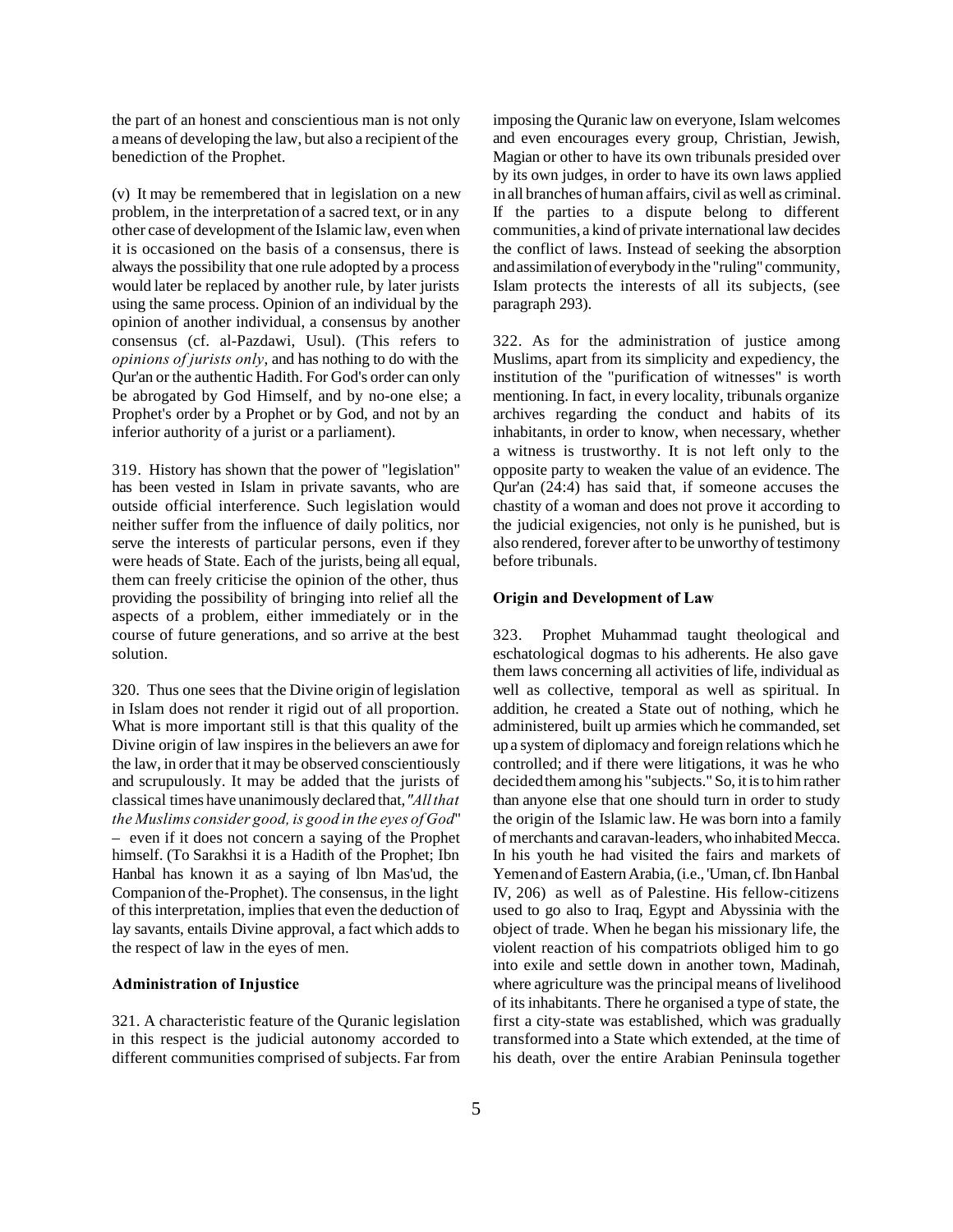with some parts of Southern-Iraq and Palestine. International caravans traversed Arabia. It is well known that the Sassanians and the Byzantines had occupied certain regions of Arabia, and established colonies or protectorates. In some fairs, particularly of Eastern Arabia, merchants were attracted every year as far away as India, China, and "from the East and from the West" as Ibn al-Kalbi and al-Mas'udi have described. There were not only nomads in Arabia, but also settled people, of whom the Yemenites and Lihyanites had developed a civilization dating from before the foundation of the cities of Athens and Rome.

324. The customary laws of the country were transformed, when Islam came, into statal acts of legislation. And the Prophet had, for his adherents and subjects, the prerogative not only of modifying the old customs, but of also promulgating entirely new laws. His status as the messenger of God was responsible for the exceptional prestige he held. So much so that not only his words, but even his acts also constituted law for the Muslims in all walks of life. Even his very silence implied that he did not oppose a custom which was practised around him by his adherents. This triple source of legislation, *viz*., his words, which are all based on Divine revelation, his deeds, and his tacit approval of the practices and customs of his adherents, has been preserved for us in the Qur'an and the *Hadith*. While he was still alive, another source began to germinate, *viz.*, the deduction and elaboration of rules, in cases where legislation was silent, and this was done by jurists other than the head of the State. In fact there were judges and jurisconsults, in the time of the Prophet, even in the metropolis, not to speak of provincial administrative centres. We have already mentioned the instructions given to Mu'adh when he was sent to Yemen as Judge. There were cases when the provincial functionaries demanded instructions from the central government, which also took the initiative and intervened in cases of incorrect decisions of the subordinates, if and when they came to the notice of the higher authority. The order to change or modify the ancient customs and practices, or the Islamisation of the law of the whole country, could only take place gradually, because the judges did not intervene except in cases brought to their attention. Cases not brought to their attention, in which the parties acted in ignorance of the law, according to their convenience, must have been numerous. For instance, a Muslim had been married to his own German sister; when the case was brought to the caliph 'Umar and he asked the explanation from the person concerned, this latter replied that he did not know that it was prohibited.

The caliph separated them and demanded the man to pay damages to his sister, yet he did not inflict punishment on account of fornication or incest.

325. The death of the Prophet marks the cessation of the Divine revelations which had the force of ordering every law, abrogating or modifying every old custom or practice. Thereafter the Muslim community was obligated to be content with the legislation already accomplished by the Prophet, and with the means of the development of law authorized by this same legislation. "Development" does not mean abrogation of what the Prophet had legislated, but to know the law in case of the law being silent.

326. Of these, the most important were perhaps the following: on several occasions, the Qur'an (4:24, 5:1) has, after instituting certain prohibitions, expressly added that all the rest was lawful (in the domain concerned). So, all that does not go against the legislation emanating from the Prophet is permissible, and constitutes good law. The laws and even customs of foreign countries have always served as raw material for the Muslim jurists, in order to detach from them those that were incompatible with Islam, the rest being lawful. This source is continuous.

327. Another source, surprising perhaps, is the direction given by the Qur'an (6:90) that the Divine revelations received by the former prophets (and it has named almost a score of them, such as Enoch, Noah, Abraham, Moses, David, Solomon, Jesus, John the Baptist) are equally valid for Muslims. But its range and scope was limited only to revelations, the authenticity of which was proved beyond doubt, that is, those recognized expressly by the Qur'an or the Hadith to be so. The law of retaliation of Pentateuch is an instance mentioned in the Qur'an (5:45), when it is precisely said: "*God has prescribed that on Jews*", without adding "*and on you*".

328. Only fifteen years after the death of the Prophet, we see the Muslims ruling over three continents, over vast territories in Asia and Africa and in Andalusia in Europe. Caliph 'Umar had judged the Sassanian fiscal measures to be good enough to be continued in the provinces of Iraq and Iran; the Byzantine fiscal measures he found oppressive, and changed it in Syria and Egypt; and so on and so forth. The whole of the first century of the *Hijrah* was a period of adaptation, consolidation and transformation. The documents on papyrus, discovered in Egypt, inform us of many aspects of Egyptian administration. From the beginning of the second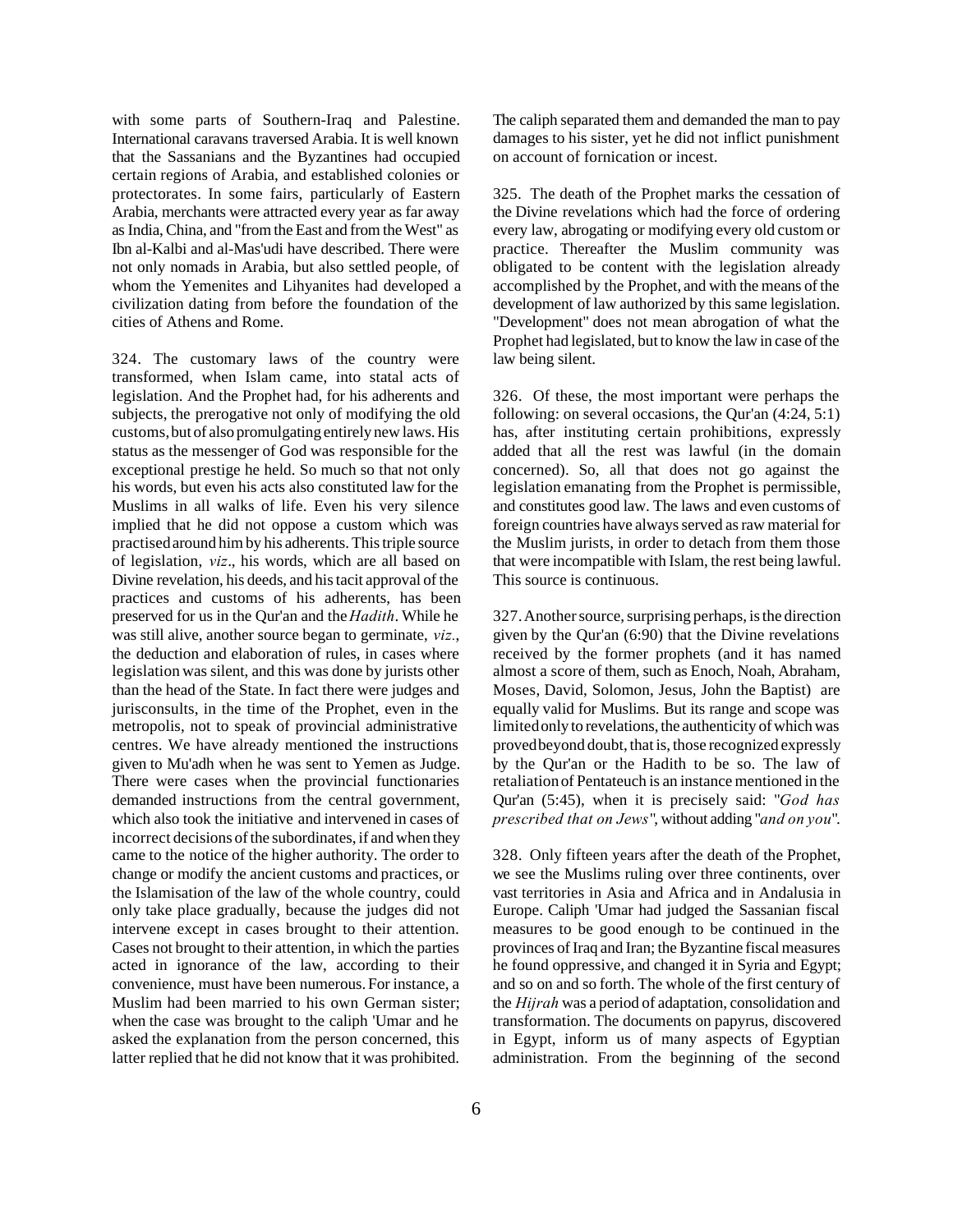century of the *Hijrah,* we possess codes of law, compiled by private jurists, one of the earliest of them being Zaid ibn 'Ali, who died in 120 A.H.

329. The ancients called Yemen "Arabia Felix," (as distinct from Arabia Petra and Arabia Deserta) and not without reason. The physical and other conditions had given it in pre-Christian antiquity an incomparable superiority over other regions of Arabia, as regards culture and civilization. Its wealth, as attested by the Bible, was legendary, and its kingdoms were mighty. At the beginning of the Christian era, a wave of emigration had led certain Yemenite tribes to Iraq, where they founded the Kingdom of Hirah, which was celebrated for its patronage of letters, and which continued to exist until the dawn of Islam. In the meanwhile, Yemen knew Jewish rule (under Dhu-Nuwas); Christian domination (under the Abyssinians) followed by the Magian or Parsi occupation of the Iranians, who in their turn yielded place to Islam. The Yemenites influenced by all these successive interactions and strains, were persuaded once again under Caliph 'Umar to emigrate to Iraq and populate it, particularly Kufah, which was a new town raised beside the old city of Hirah. 'Umar sent Ibn Mus'ud, one of the most eminent jurists from among the companions of the Prophet, to conduct a school there. His successors at the school, 'Alqamah an-Nakha'i, Ibrahim an-Nakha'i. Hammad, and Abu Hanifah were all, by providential chance, specialists in law. In the meantime, 'Ali, another great jurist among the companions of the Prophet, transferred the seat of the caliphate from Madinah to Kufah. Therefore it is not surprising that this town became the seat of uninterrupted traditions, and gained an ever-increasing reputation in matters of law.

330. The absence of all interference from the governmental authority in the liberty of the opinions of the judges and jurists proved greatly favourable for the rapid progress of this science; but it suffered from certain inconveniences too. In fact an experienced and high ranking administrator as Ibn-al-Muqaffa' complained in his *Kitab as-Sahabah* in the course of the second century of the *Hijrah,* of the enormous quantity of divergences in the Muslim case law, be that penal law, the law of personal status or any other branches of law, particularly in Basrah and Kufah: and he suggested to the caliph the creation of a supreme institution for the revision of the decisions of the judiciary and the imposition of a single, uniform law in all parts of the realm. The suggestion proved abortive. His contemporary, Abu-Hanifah, was jealous of the

liberty of science, and solicitous of keeping it aloof from the turmoil of ever-changing politics. He created, instead, an academy of law. With its forty members, of whom each one was a specialist in a science auxiliary to law – such as the exegesis of the Qur'an, Hadith, logic, lexicology, etc. – this academy undertook the task of evaluating the case law of the time, and of codifying the laws: it tried also to fill up the gaps in Muslim law on points on which neither the text nor the precedents of the case law had pronounced any opinion. One of his biographers states that Abu- Hanifah (d. 150 H.) "had promulgated half a million rules" (cf *al-Muwaffaq*, 2/137) Malik at Madinah, and al-Auza'i in Syria, undertook at the same time a similar task, but they depended on their own solitary knowledge and personal resources. If Abu Hanifah laid an emphasis on reasoning (notwithstanding the recourse to the Qur'an and the Hadith as the basis of all law) Malik preferred the usage of the population of Madinah (a town impregnated with the traditions of the Prophet) to deduction or logical interpretation.

331. The Qur'an was "published" only a few months after the death of the Prophet. The task of collecting the data on the sayings and doings of the Prophet, as well as his tacit approval of the conduct of his companions (a material which is called Hadith) was undertaken by some persons in the life-time of the Prophet, and later by many others after the Prophet's death. More than a hundred thousand of the companions of the Prophet have left to posterity valuable traditions, based on whatever they remembered on the subject. Some put them down in writing (over fifty, according to the latest research) and others conveyed them orally. These materials of very high legal value were naturally dispersed in the three continents where the companions of the Prophet had gone and settled in the time of the caliphs 'Umar and 'Uthman. In the following generations, the researchers compiled treatises, even more comprehensive based on and amalgamating the collections of individual memoirs of the companions of the Prophet.

332. The evaluation of the case law and the codification of the *Hadith* were completed as parallel works at the same time, yet each ignored and was suspicious of the other. Ash-Shafi'i was born in the year in which Abu-Hanifah died. Mutual differences or disputes led the jurists to take greater cognizance of the *Hadith;* and the specialists of Hadith to put in order the data on the sayings and doings of the Prophet, to evaluate the individual merits of the sources of transmission, and determine the context and time of the different sayings